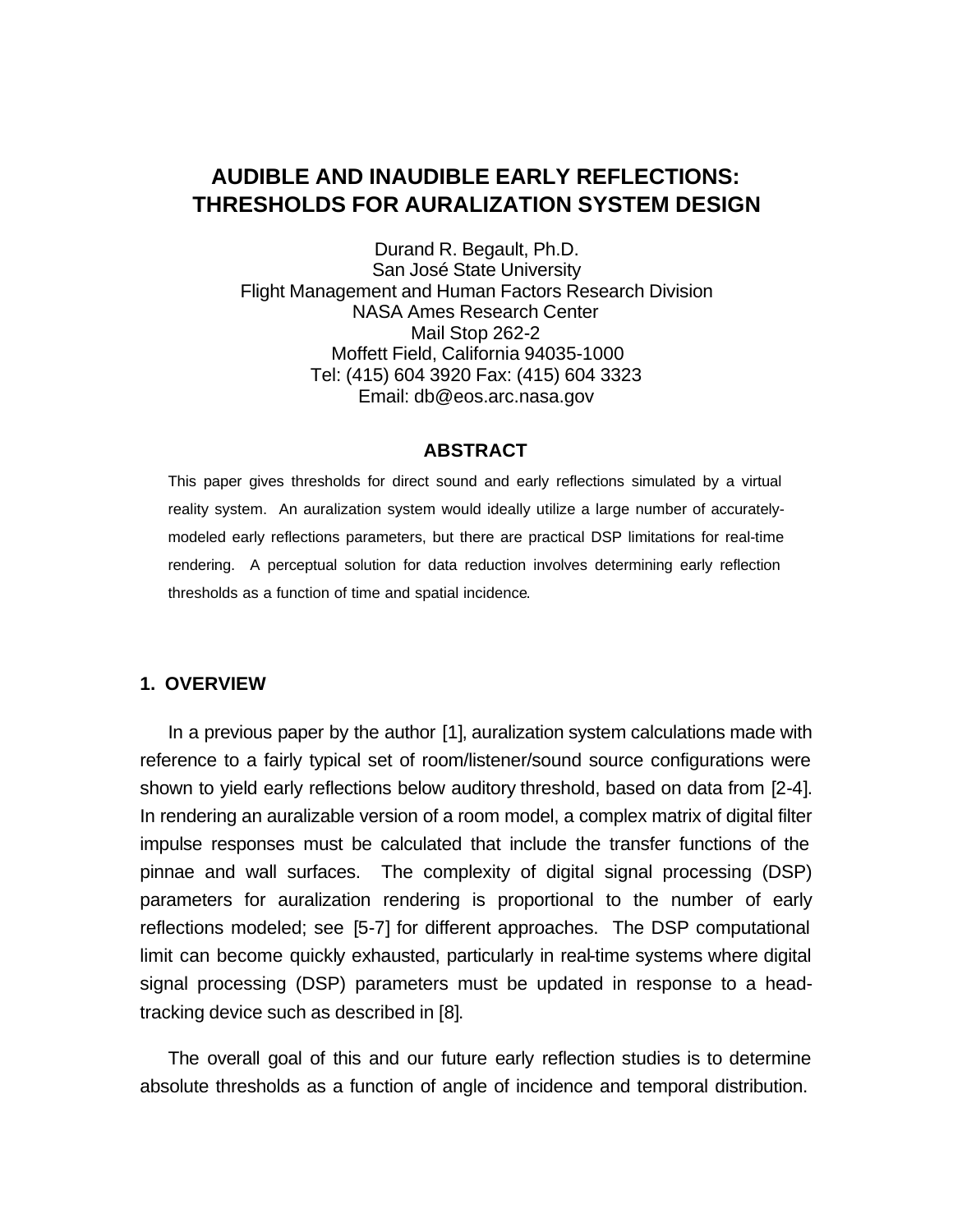Prior to auralizing a room modeling program, one can save computational resources by determining if individual reflections are indeed audible.

There is ample evidence that the absolute threshold for an early reflection changes as a function of angle of incidence and sound source type [2, 3, 9-11], and as a function of forward or backward masking (see [4]). For example, Bech [10, 11] examined early reflection thresholds in the context of a loudspeaker-based simulation system, using 17 early reflections and a simulated diffuse field; a criteria of including only those reflections with intensity greater than –20 dB was used. The current study is similar to that described in [11] in the determination of the "threshold of detection": the goal being to determine at what level of intensity is an early reflection indistinguishable from being completely absent, in the presence of other reflected energy. However, a complete reverberant field is absent in the current study; the conclusion of [11] was that sensitivity may be increased anywhere from 2 to 5 dB when comparing early reflections without the presence of a dense reflection field ("late" reverberation).

Below, the results from two preliminary investigations are given. In the first investigation, the absolute threshold was examined for individual listeners, using non-individualized HRTFs and anechoic music stimuli, for both a single reflection and a pattern of three reflections. In the second investigation, individualized HRTFs were measured for each of four subjects, and then applied to two patterns of early reflections representing a "large room" and a "small room." Anechoic speech stimuli were used in the second investigation. Variables included the angle of reflections ("wide" or "narrow") and which particular reflection was evaluated.

#### **2. METHOD**

While an infinite number of emporal and spatial distributions exist for early reflections, the current investigations used a simplified model, in that only HRTF processing and amplitude scaling is applied; no filtering for simulating wall surfaces or angle of incidence is included. Additional filtering would lower the intensity and therefore most likely increase the threshold for any of the reflections examined in the current context. The current studies are further restricted in that only one direct sound and 3 early reflections were HRTF filtered; and that a limited number of azimuths were evaluated. The direct sound was always synthesized to a virtual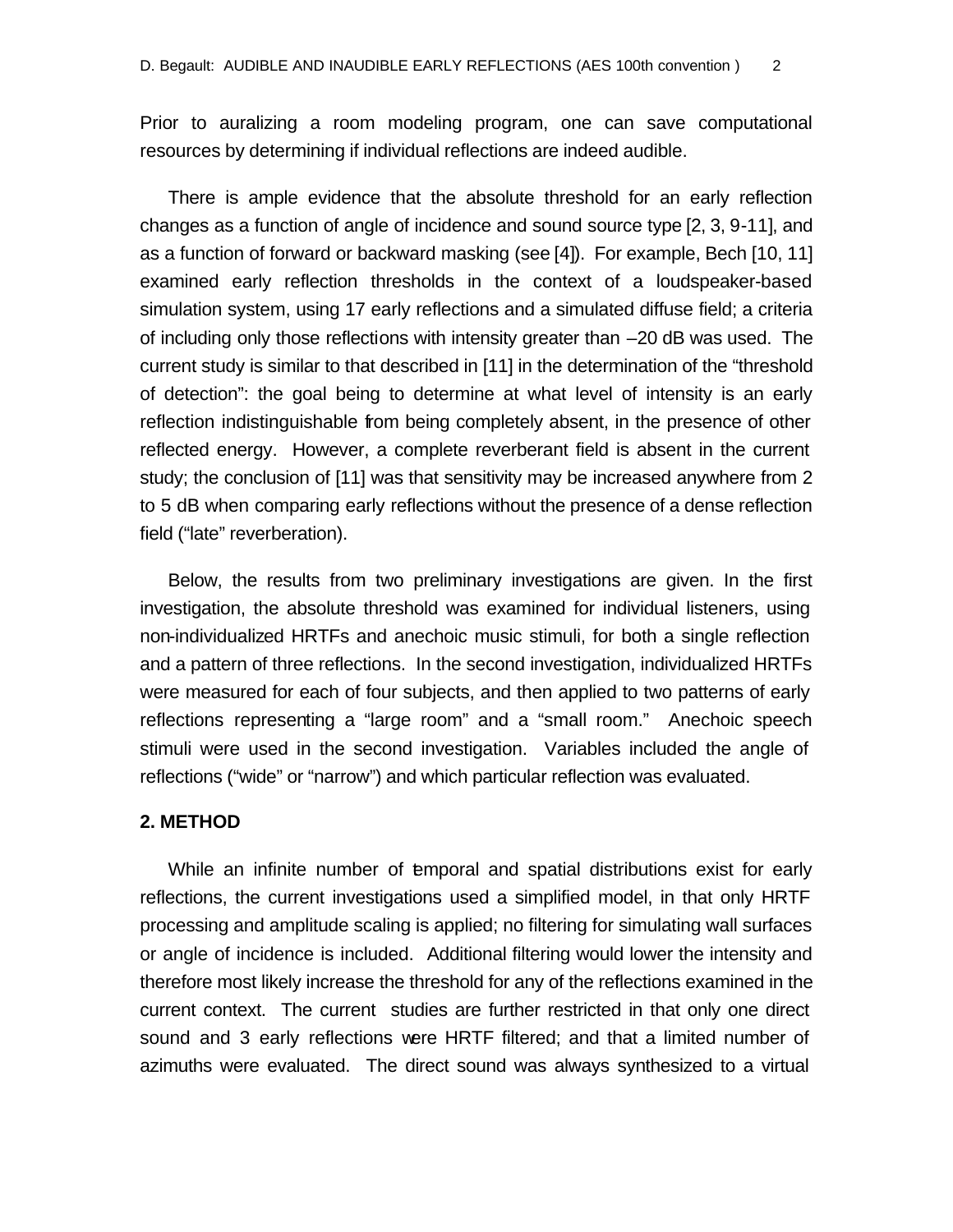position directly ahead of the listener (0° azimuth, 0° elevation); details on the reflection angles are given below.

Absolute thresholds were determined at a 70.7% level within a tolerance of 1 dB, using a staircase algorithm described in [12]. The threshold is defined for each subject as the mean of 5 staircase direction reversals at the 1 dB level. No special training was given subjects to adopt a particular criteria; their task was to listen in terms for any detectable difference. They were informed in a pre-experiment briefing that they might hear spatial, timbral or loudness differences.

 A three-alternative forced-choice paradigm was used, where the subject was asked to identify which of three stimuli heard in succession is different from the other two. Two of these are reference stimuli and one is the probe stimulus, with presentation randomized.The probe is the direct sound and reflections at an initial level and azimuth, such as illustrated in Figures 1 and 2; the level of one of the reflections is adjusted by the staircase algorithm. Any one of the reflections may be the target reflection for staircasing within a particular experimental block. The reference stimulus is the same, except that the reflection being investigated was absent.

Each stimuli consisted of 3-4 sec of spatially-processed anechoic music (first investigation) or speech stimuli (the second investigation) from a single, randomly chosen sound file [13, 14]. The hardware system (see Figure 3) included a Crystal River Engineering Acoustetron capable of spatializing 4 sound sources. Three copies of the sound source were passed through MIDI-controlled Sony DPS-D7 digital delay units (20-bit quantization, 44100 kHz sampling rate) before arriving at the Acoustetron, while another version passed directly to it to simulate the direct sound.

In the first investigation, we used a minimum-phase, non-individualized Head-Related Transfer Functions (HRTFs) of a "good localizer." In the second investigation, we used individualized HRTFs, obtained using a Crystal River Engineering "Snapshot" HRTF measurement system (see Figure 4). This system uses a blocked meatus technique with a Golay-code–pseudo random signal, along with post-processing to remove effects of the listening environment, loudspeaker and microphones. This allows measurement within a non-anechoic environment, since the post-processing windows the direct sound portion of the signal. It is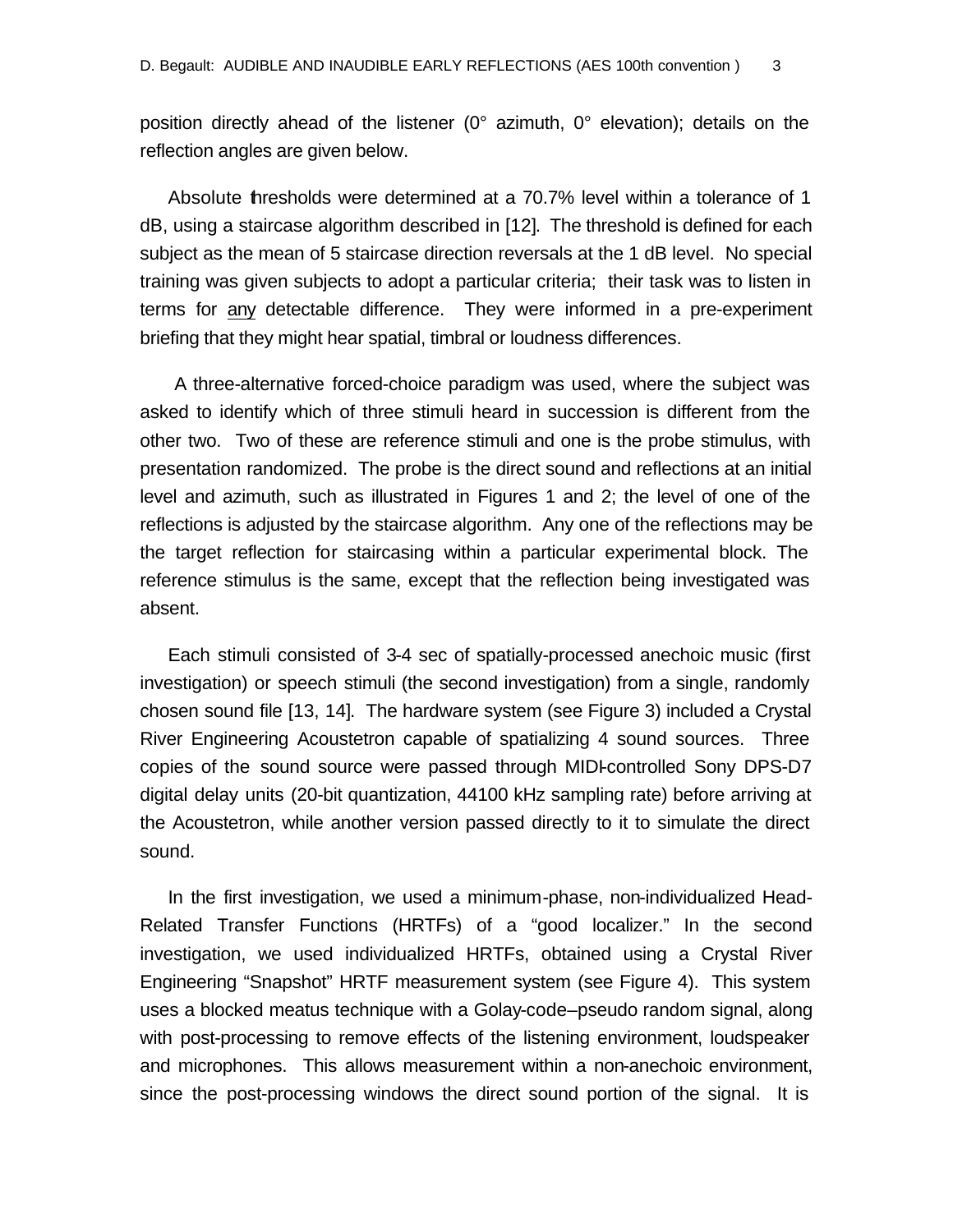generally assumed that the use of one's own pinnae transform functions allows for optimal localization (see summary in [15]), although this assumption was not tested directly here.

Table I summarizes the experimental conditions used in the first investigation. First, the threshold for a single reflection delayed 18 msecs was obtained, at 90° and 180° azimuth. Second, the threshold for each one of a pattern of reflections at 10, 14, & 18 msec was evaluated, with the angle of incidence as the independent variable (45°, 90° and 180°)—see Figure 1. The relative level of the reflections in relationship to the probe was –18 dB. Direct sound and reflections were filtered by non-individualized HRTFs.

Figure 2 shows the configuration of the distribution of reflections for the probe stimulus in the second investigation. This configuration of timings and levels were obtained from a ray tracing technique of first-order reflections in a simple room model. The first reflection was used to simulate a floor reflection at 0 degrees azimuth, –36° elevation. The second or third early reflections were set to either "narrow" or "wide" incidence, meaning that the lateral incidence was either set to left and right 30 degrees, or left and right 90 degrees, all at 0° (ear-level) elevation. This was to determine if an increase in interaural time delay would correspond to a lowered threshold. In addition, the threshold for the first reflection was obtained in the presence of both narrow and wide distributions of lateral reflections. All reflections were filtered by the HRTFs of the individual subject.

### **3. RESULTS AND CONCLUSIONS**

In Figure 5, the difference in thresholds for a single spatialized early reflection is evident between the three subjects. Individual differences are apparent; note that subject 3's highest threshold is about the same level as the lowest threshold for subject 1 and 2. In Figure 6, preliminary data for two subjects listening to a pattern of reflections at 10, 14, & 18 msec is shown, with the angle of incidence as the independent variable. In both Figure 5 and 6, it appears that the interaural time delay present in the reflections at 45° or 90° assists in lowering the threshold, compared to the almost 0 interaural time delay present in the 180° reflection. This observation is supported in the second investigation as well.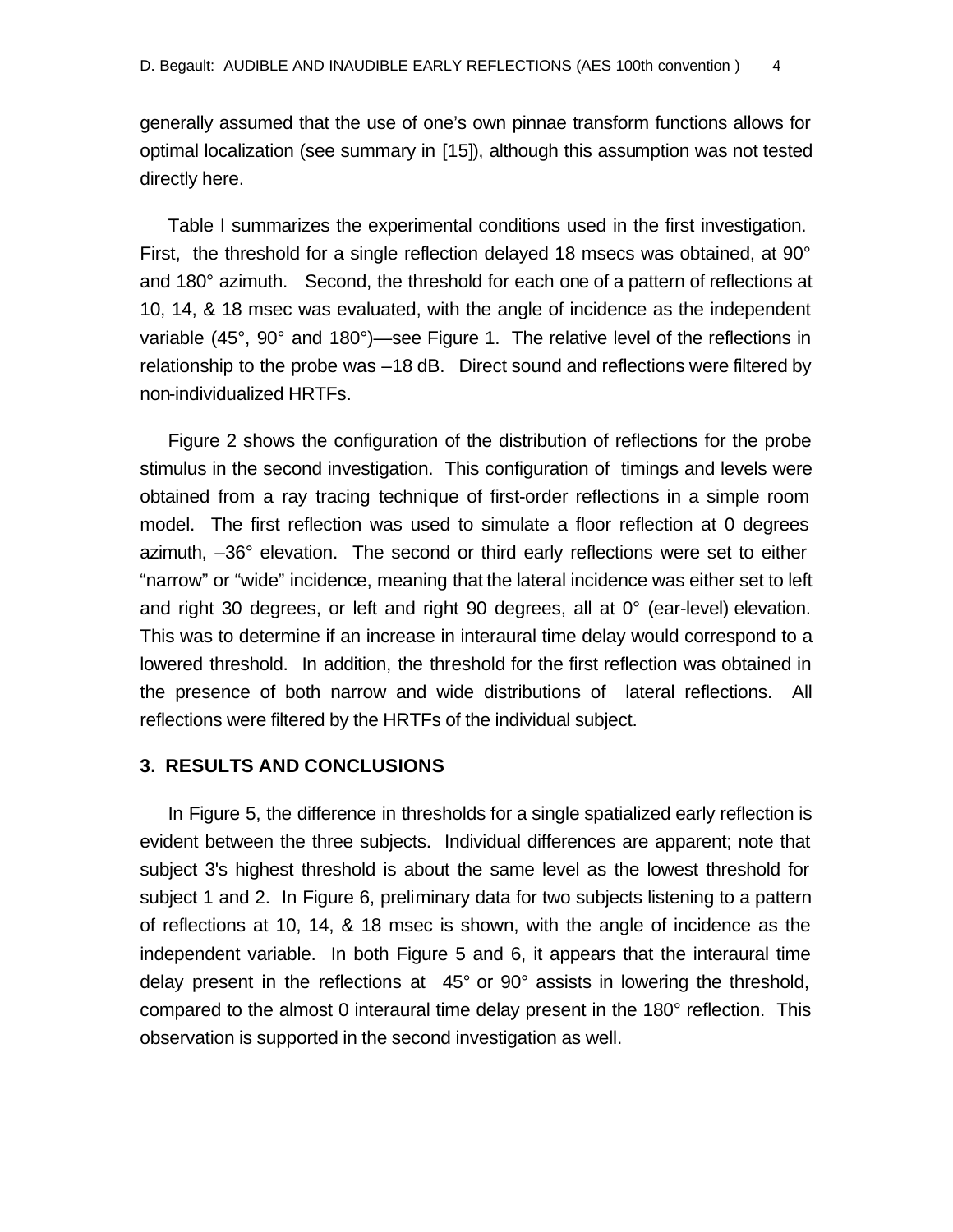In the second investigation, a 3-way analysis of variance (ANOVA) using each subject's 1 dB reversal values as the dependent variable was conducted. This analysis (*Room size–reflection number–incidence angle)* was conducted to determine if a significant interaction existed between the size of room used, the sequential order of the reflection, and the angle of incidence. Only one significant difference was found, between narrow (left and right 30°) and wide (left and right 90°) lateral angles of incidence,  $F(1, 3) = 34.3$ ,  $p = 0.01$ ; see Figure 7. However, the mean values are so close—narrow angle: –18.5 dB (*SD*, 3.1), wide angle: –20.4 dB (*SD*, 2.9)—as to be negligible in practical applications. The grand mean for the threshold is –19.45 dB (*SD*, 3.11), which is very close to the –20 dB cut-off level used in [11]. For comparison, we also obtained the threshold of the floor reflection in the presence of both small and wide reflection patterns; the threshold is higher, – 14.5 dB (*SD*, 4.2), indicating, as with the first investigation, the release from masking of a reflection occurs with the introduction of a significant interaural time difference.

Based on the individual differences seen in the first investigation, it is recommended that the threshold for inclusion of an early reflection be based on a dB value lower than the mean; e.g., the lower boundary of the first standard deviation. Based on the grand mean and standard deviation found in the second investigation, it would be prudent to assume that individual, isolated early reflections below –23 dB need not be calculated. This threshold will certainly rise (1) in the presence of a dense pattern of reflections, and or (2) for angles of incidence with minimal interaural time difference (0° azimuth, –36 elevation, or 180° azimuth, 0° elevation). As more data is obtained, the beginning of a set of guidelines for this particular approach to computational efficiency in auralization systems should be possible.

#### **ACKNOWLEDGMENTS**

This study was made possible in part by the contributions of Elizabeth Wenzel (NASA-ARC); Kevin Jordan (SJSUF); Joel Miller (programmer, Sterling Software); and Rick Shrum (experiment manager, Sterling Software).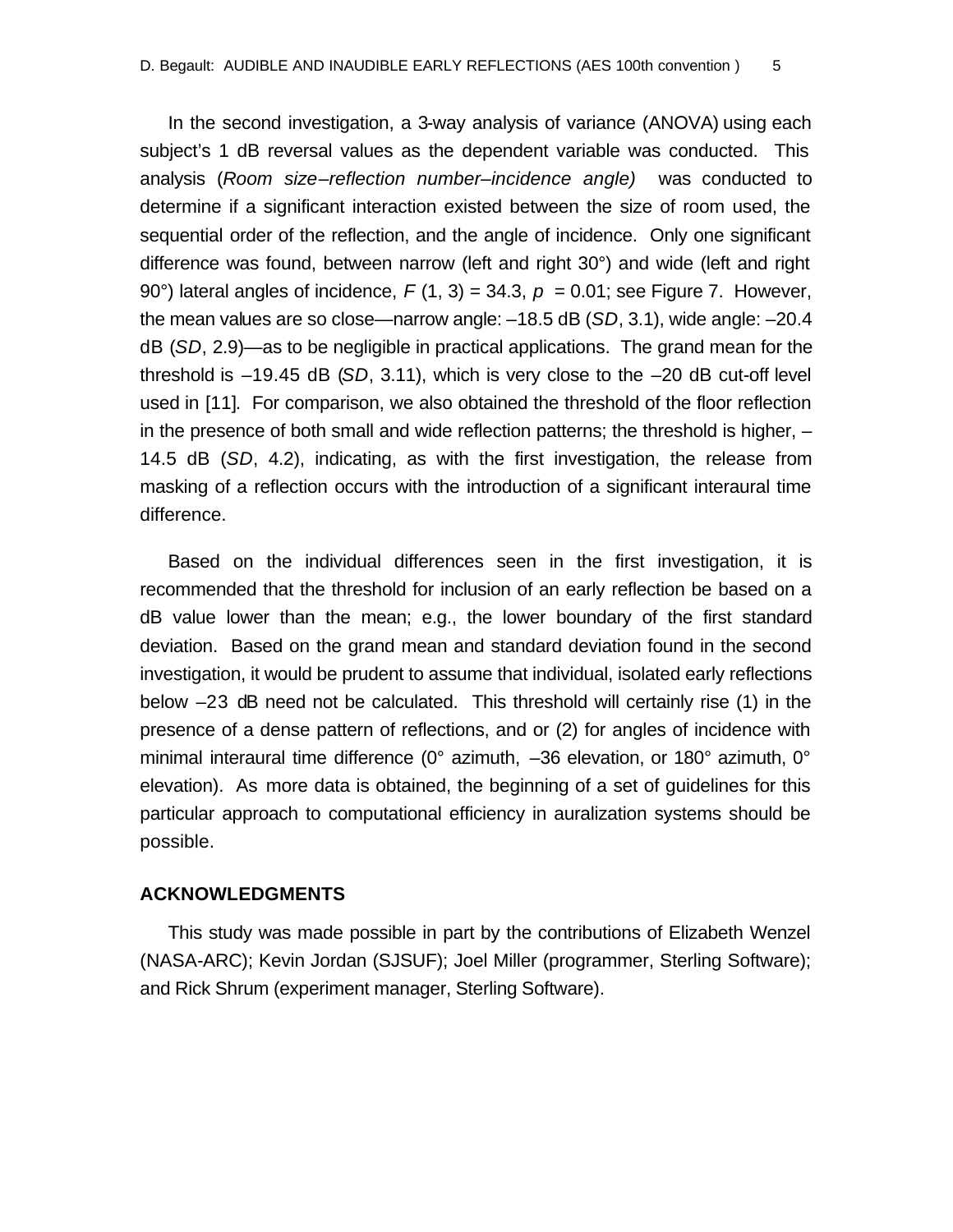## **REFERENCES**

[1] Begault, D.R., "Binaural Auralization and Perceptual Veridicality". In *Audio Engineering Society 93rd Convention* Preprint No. 3421 (1992). New York: Audio Engineering Society.

[2] Zurek, P.M., "Measurements of binaural echo suppression". *Journal of the Acoustical Society of America*, vol. 66, pp. 1750-1757 (1979).

[3] Olive, S.E. and F.E. Toole, "The detection of reflections in typical rooms". *Journal of the Audio Engineering Society*, vol. 37, pp. 539-553 (1989).

[4] Blauert, J., *Spatial hearing: The psychophysics of human sound localization*. (MIT Press, Cambridge, 1983).

[5] Kleiner, M., B.-I. Dalenbäck, and P. Svensson, "Auralization-an overview". *Journal of the Audio Engineering Society*, vol. 41, pp. 861-875 (1993).

[6] Reilly, A., D. McGrath, and B.-I. Dälenback, "Using auralisation for creating animated 3-D sound fields across multiple speakers". In *AES 99th Convention* preprint 4127 (1995). New York: Audio Engineering Society.

[7] Reilly, A. and D. McGrath, "Convolution processing for realistic reverberation". In *AES 98th Convention* preprint 3977 (1995). New York: Audio Engineering Society.

[8] Foster, S.H., E.M. Wenzel, and R.M. Taylor, "Real-time synthesis of complex acoustic environments (Summary)". In *Proceedings of the ASSP (IEEE) Workshop on Applications of Signal Processing to Audio and Acoustics* (1991).

[9] Ebata, M., T. Sone, and T. Nimura, "On the perception of direction of echo". *Journal of the Acoustical Society of America*, vol. 44, pp. 542-547 (1968).

[10] Bech, S., "Perception of reproduced sound: Audibility of individual reflections in a complete sound field, II". In *Audio Engineering Society 99th Convention* Preprint 4093 (1995). New York: Audio Engineering Society.

[11] Bech, S., "Timbral aspects of repoduced small rooms. I". *Journal of the Acoustical Society of America*, vol. 97, pp. 1717-1726 (1995).

[12] Levitt, H., "Transformed up-down methods in psychoacoustics". *Journal of the Acoustical Society of America*, vol. 49, pp. 467-477 (1970).

[13] European Broadcast Union, *Sound quality assessment material recordings for subjective tests (EBU SQAM)*. Polygram: Hanover, Germany (1988).

[14] Denon, *Anechoic Orchestral Music Recording*, , M.E.O.P. Orchestra, Editor. DENON/Nippon Columbia Co.: Japan (1987).

[15] Begault, D.R., *3-D Sound for Virtual Reality and Multimedia*. Academic Press Professional, Cambridge, MA. (1994).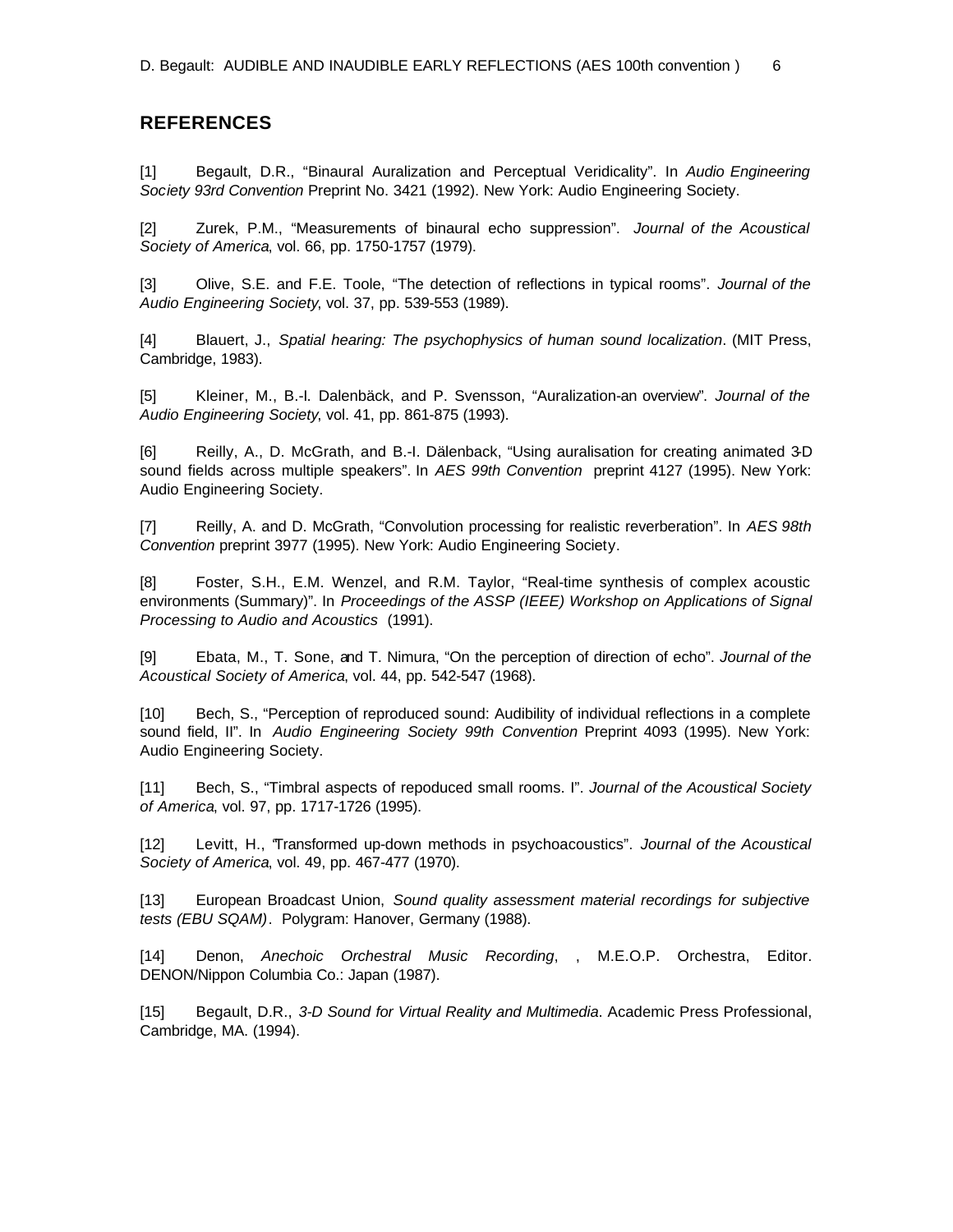| Figure reference   Direct |             | Refl. at 10 ms                  | Refl at 14 ms | Refl at 18 ms |
|---------------------------|-------------|---------------------------------|---------------|---------------|
|                           | 0°          | n/a                             | n/a           |               |
| 6A                        | $0^{\circ}$ |                                 | $R90^\circ$   | $L90^\circ$   |
| 6B                        | $0^{\circ}$ | L90°                            |               | $R90^\circ$   |
| 6C                        | $0^{\circ}$ | $\mathsf{\mathsf{L90}^{\circ}}$ | $R90^\circ$   |               |

**TABLE 1.** Experimental conditions: reference and probe configurations for the first investigation. Key: n/a= not applicable (the early reflection was absent in both probe and reference);  $S =$  the early reflection was absent in the reference; but staircased in the probe, at the azimuths indicated in Figure 1.



**FIGURE 1.** Configuration of the distribution of reflections for the probe stimulus in the first investigation. The level of any of the early reflections might be staircased within an experimental block. The reference stimulus was the same except that the staircased reflection was absent.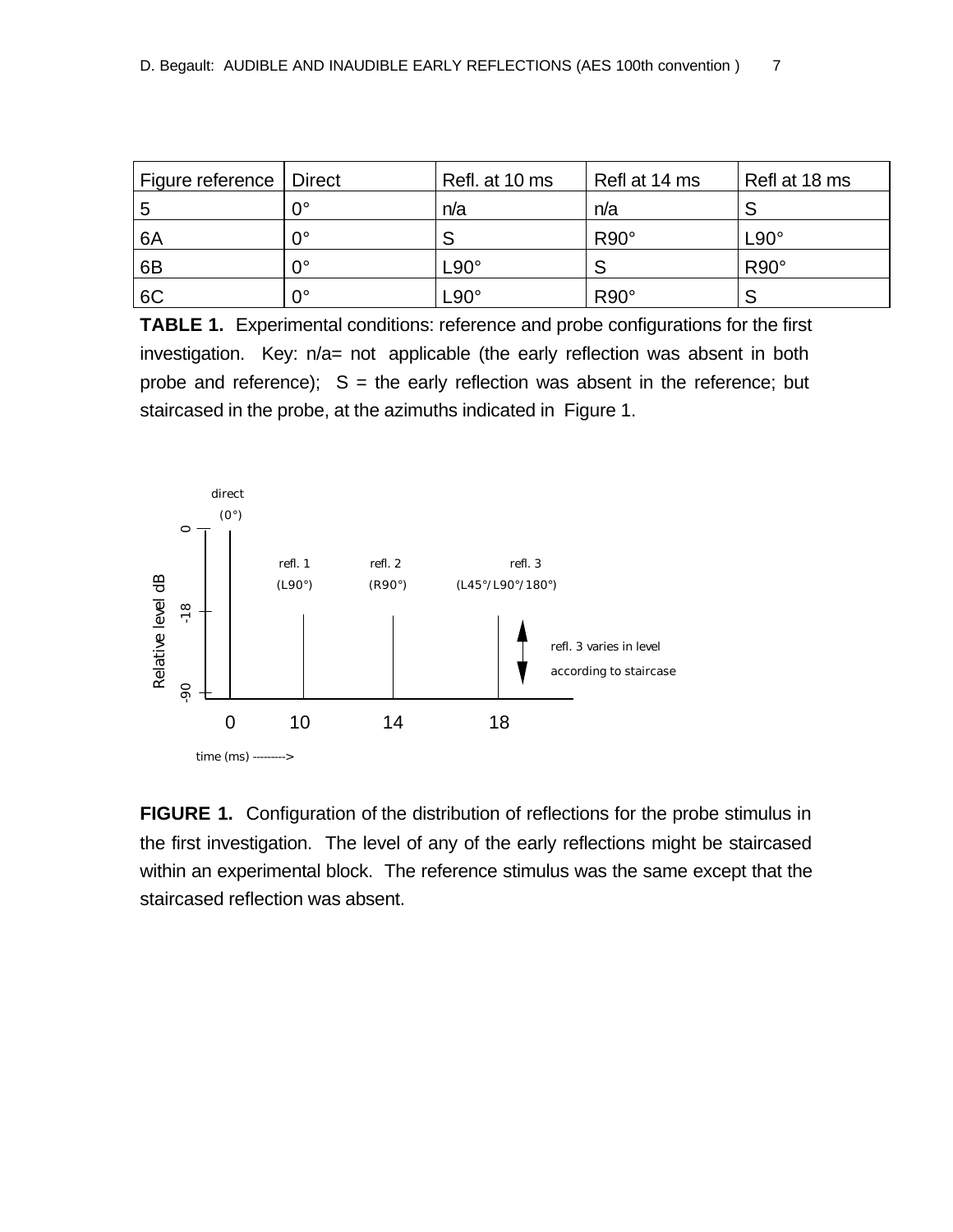

**FIGURE 2.** Configuration of the distribution of reflections for the probe stimulus in the second investigation. The second or third early reflections were staircased; either a "narrow" or "wide" distribution of reflections were used. The first reflection was used to simulate a floor reflection. Timings and levels were obtained from a ray tracing technique of first-order reflections in a simple room model. The second and third reflections were at 0° (ear-level) elevation.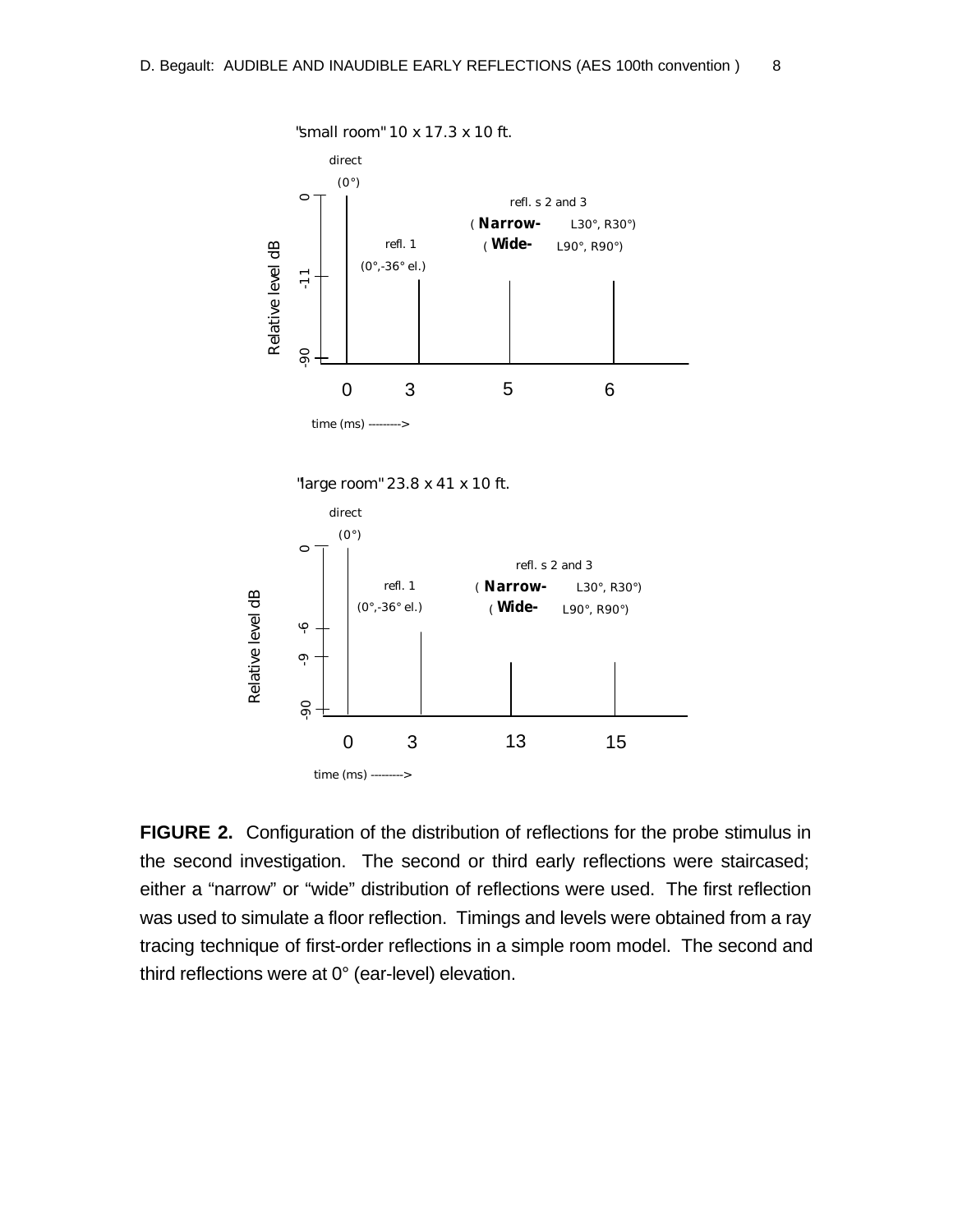

**FIGURE 3.** Experimental hardware setup.



SNAPSHOT HRTF MEASUREMENT SYSTEM

**FIGURE 4.** The Crystal River Engineering "Snapshot" system allows measurement of diffuse-field HRTFs in a reflective environment. Early reflections from the measurement environment are removed, allowing replication of an anechoic measurement.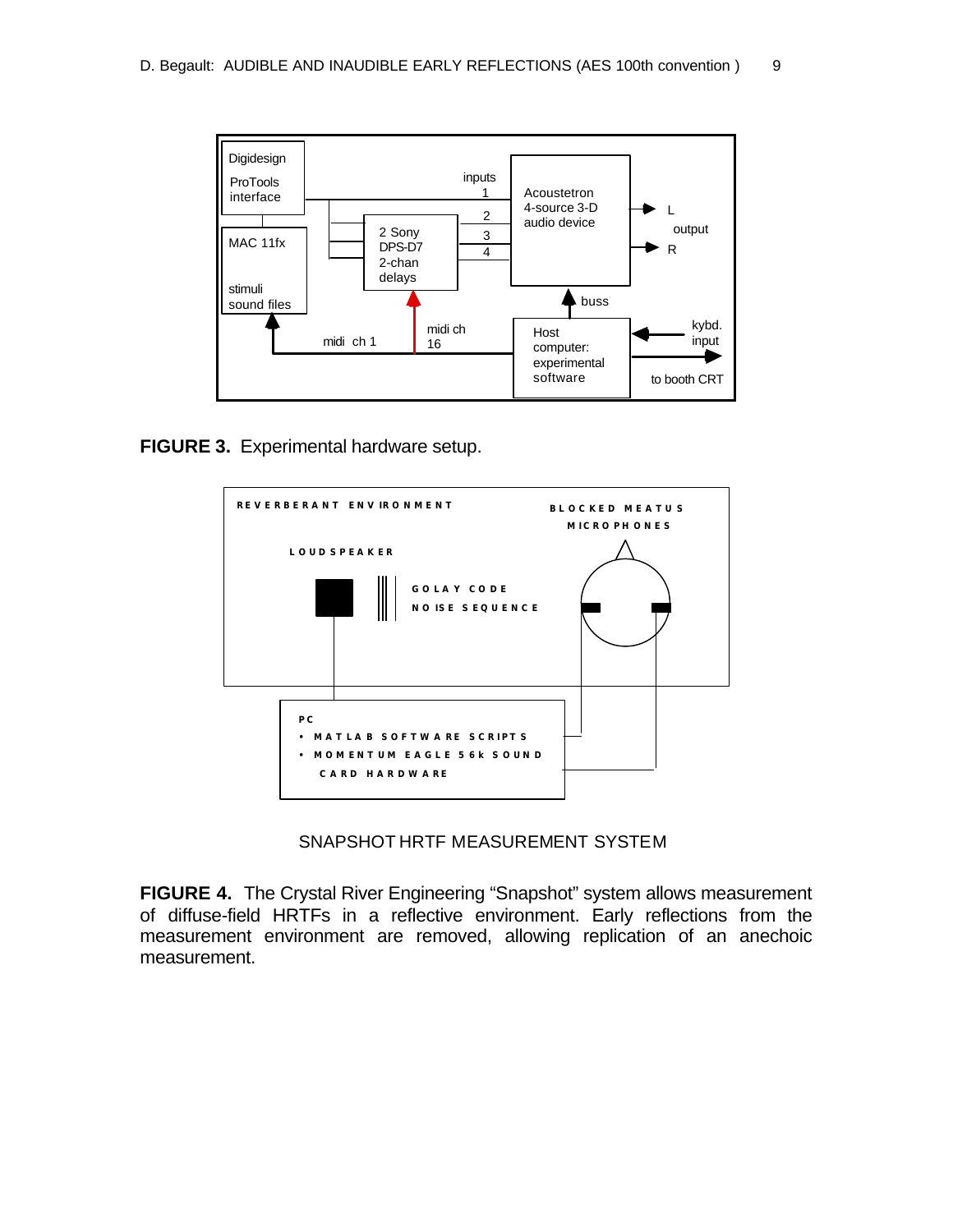

**FIGURE 5.** Illustration of threshold for a single reflection at two different azimuths, three different subjects. Note that subject 3's highest threshold is about the same level as the lowest threshold for subject 1 and 2.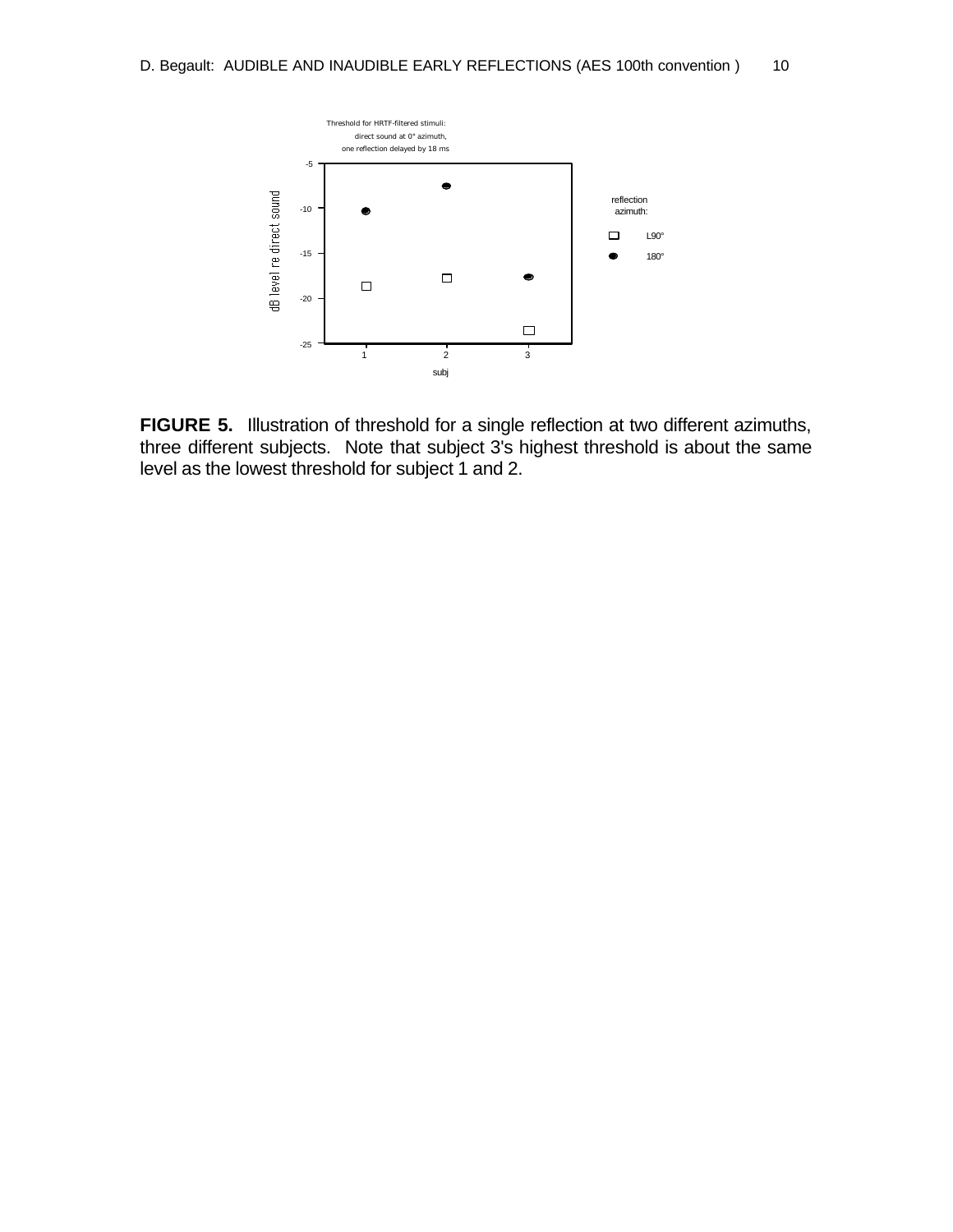

**FIGURE 6.** Data for two subjects from the first investigation, showing results for the first, second and third early reflections as a function of angle of incidence (see Table I).